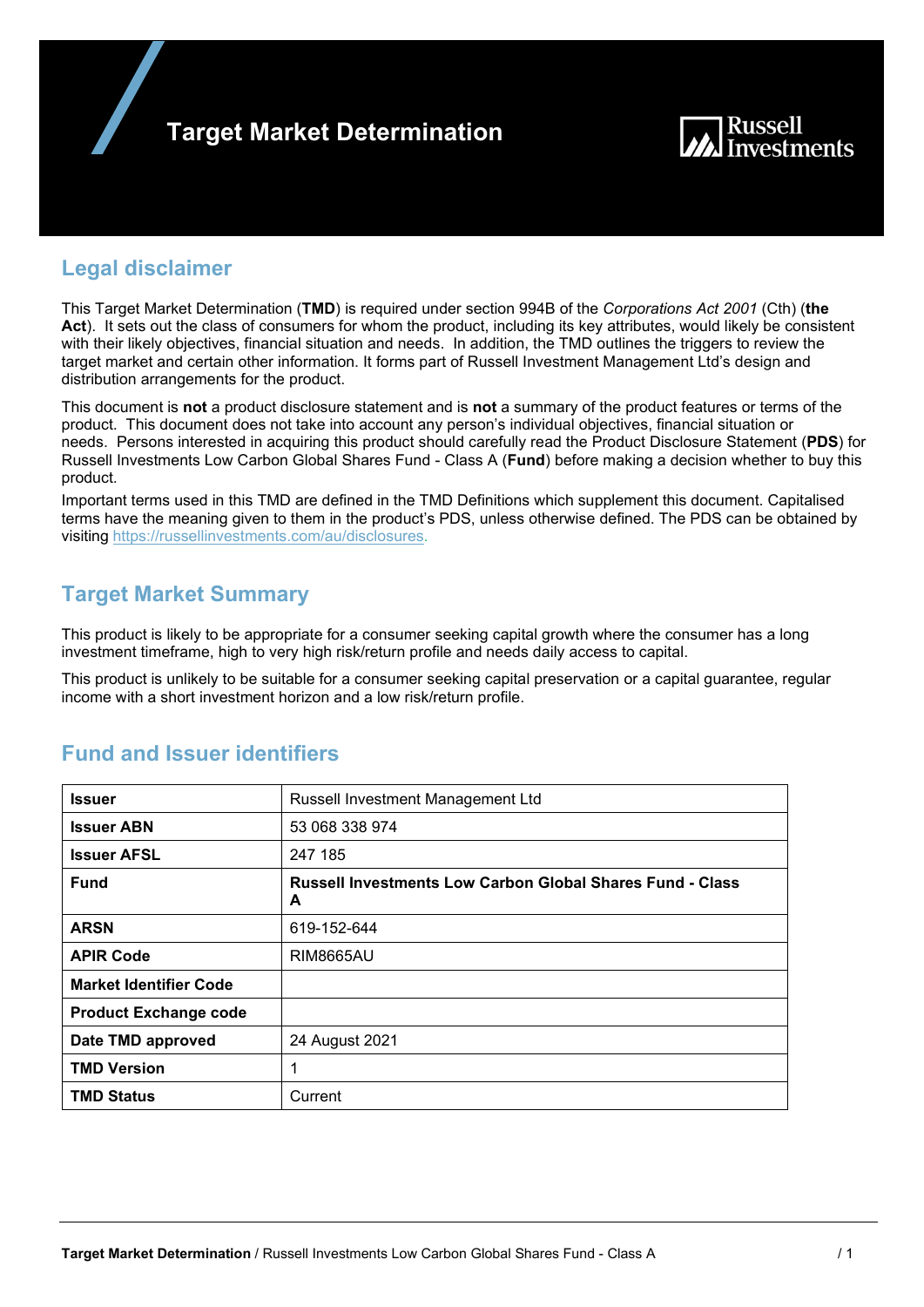# **Description of Target Market**

This part is required under section 994B(5)(b) of the Act.

### **TMD indicator key**

The Consumer Attributes for which the product is likely to be appropriate have been assessed using a red/amber/green rating methodology with appropriate colour coding:

| Potentially in target market<br>Not considered in target market<br>In target market |  |
|-------------------------------------------------------------------------------------|--|
|-------------------------------------------------------------------------------------|--|

### **Instructions**

In the tables below, Column 1, Consumer Attributes, indicates a description of the likely objectives, financial situation and needs of the class of consumers that are considering this product. Column 2, TMD indicator, indicates whether a consumer meeting the attribute in column 1 is likely to be in the target market for this product.

Generally, a consumer is unlikely to be in the target market for the product if:

- **one or more** of their Consumer Attributes correspond to a **red** rating, or
- **three or more** of their Consumer Attributes correspond to an **amber** rating.

Definitions of terms are in the attachment or otherwise in the PDS.

### **Investment products and diversification**

A consumer (or class of consumer) may intend to hold a product as part of a diversified portfolio (typically with an intended product use of satellite/small allocation or core component). In such circumstances, the product should be assessed against the consumer's attributes for the relevant portion of the portfolio, rather than the consumer's portfolio as a whole. For example, a consumer may seek to construct a conservative portfolio with a satellite/small allocation to growth assets. In this case, it may be likely that a product with a High or Very High risk/return profile is consistent with the consumer's objectives for that allocation notwithstanding that the risk/return profile of the consumer as a whole is Low or Medium. In making this assessment, distributors should consider all features of a product (including its key attributes).

| <b>CONSUMER ATTRIBUTES</b>                                         | <b>TMD INDICATOR</b> | <b>PRODUCT DESCRIPTION INCUDING KEY</b><br><b>ATTRIBUTES</b>                                                                                                                                                                                                                                                                               |  |
|--------------------------------------------------------------------|----------------------|--------------------------------------------------------------------------------------------------------------------------------------------------------------------------------------------------------------------------------------------------------------------------------------------------------------------------------------------|--|
| <b>Consumer's investment</b><br>objective                          | <b>TMD Indicator</b> | <b>Product description including key attributes</b>                                                                                                                                                                                                                                                                                        |  |
| Capital Growth                                                     |                      | To provide a total return, before costs and tax,                                                                                                                                                                                                                                                                                           |  |
| <b>Capital Preservation</b>                                        |                      | in line with the Fund's benchmark over rolling<br>three year periods with a focus on reducing the                                                                                                                                                                                                                                          |  |
| <b>Capital Guaranteed</b>                                          |                      | Fund's exposure to carbon relative to                                                                                                                                                                                                                                                                                                      |  |
| Income Distribution                                                |                      | benchmark.                                                                                                                                                                                                                                                                                                                                 |  |
| <b>Consumer's intended product</b><br>use (% of Investable Assets) | <b>TMD Indicator</b> | <b>Product description including key attributes</b>                                                                                                                                                                                                                                                                                        |  |
| Solution/Standalone (75-100%)                                      |                      | The Fund invests predominantly in a broad                                                                                                                                                                                                                                                                                                  |  |
| Core Component (25-75%)                                            |                      | range of international shares listed on stock<br>exchanges in developed and emerging                                                                                                                                                                                                                                                       |  |
| Satellite/small allocation (<25%)                                  |                      | international markets. The Fund will maintain a<br>reduced carbon exposure compared to the<br>Benchmark, whilst also increasing exposure to<br>renewable energy and taking into account other<br>ESG considerations such as the exclusion of<br>controversial weapons, uranium and tobacco<br>companies. Derivatives may be used to obtain |  |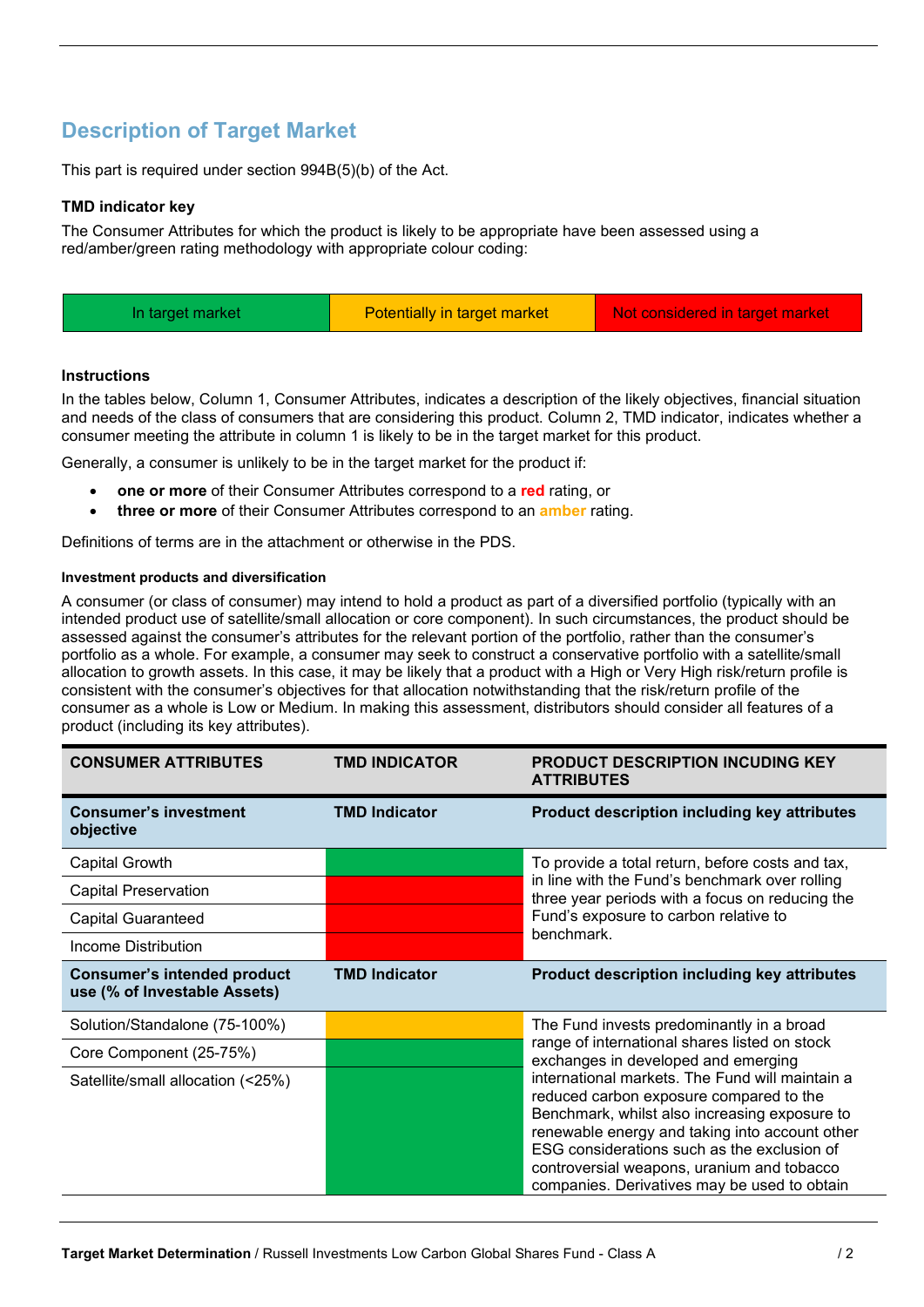|                                                                     |                      | or reduce exposure to securities and markets,<br>to implement investment strategies and to<br>manage risk. |
|---------------------------------------------------------------------|----------------------|------------------------------------------------------------------------------------------------------------|
| <b>Consumer's investment</b><br>timeframe                           | <b>TMD Indicator</b> | Product description including key attributes                                                               |
| Short ( $\leq$ 2 years)                                             |                      | The minimum suggested timeframe for holding                                                                |
| Medium (> 2 years)                                                  |                      | investments in the Fund is 7 years.                                                                        |
| Long $(> 8$ years)                                                  |                      |                                                                                                            |
| <b>Consumer's Risk (ability to</b><br>bear loss) and Return profile | <b>TMD Indicator</b> | Product description including key attributes                                                               |
| Low                                                                 |                      | The Fund is higher risk in nature and has a high                                                           |
| Medium                                                              |                      | SRM (SRM 6) and represents a higher target<br>return profile.                                              |
| High                                                                |                      |                                                                                                            |
| Very high                                                           |                      |                                                                                                            |
| Consumer's need to withdraw<br>money                                | <b>TMD Indicator</b> | Product description including key attributes                                                               |
| Daily                                                               |                      | Under normal circumstances, redemption                                                                     |
| Weekly                                                              |                      | requests may be made on any Business Day<br>and requests received by 12pm on any                           |
| Monthly                                                             |                      | Business Day will generally be processed on                                                                |
| Quarterly                                                           |                      | that Business Day.                                                                                         |
| Annually or longer                                                  |                      |                                                                                                            |

## **Appropriateness**

Note: This section is required under RG 274.64–66

The Issuer has assessed the product and formed the view that the product, including its key attributes, is likely to be consistent with the likely objectives, financial situation and needs of consumers in the target market as described above, as the features of this product in Column 3 of the table above are likely to be suitable for consumers with the attributes identified with a green TMD Indicator in Column 2.

# **Distribution conditions/restrictions**

This part is required under section 994B(5)(c) of the Act.

| <b>DISTRIBUTION CONDITIONS</b>                             | <b>DISTRIBUTION CONDITIONS RATIONALE</b> |
|------------------------------------------------------------|------------------------------------------|
| There are no distribution conditions                       | Not applicable                           |
|                                                            |                                          |
| <b>REVIEW TRIGGERS</b>                                     |                                          |
| This part is required under section 994B(5)(d) of the Act. |                                          |

Material change to key attributes, fund investment objective and/or fees.

Material deviation from benchmark / objective over sustained period.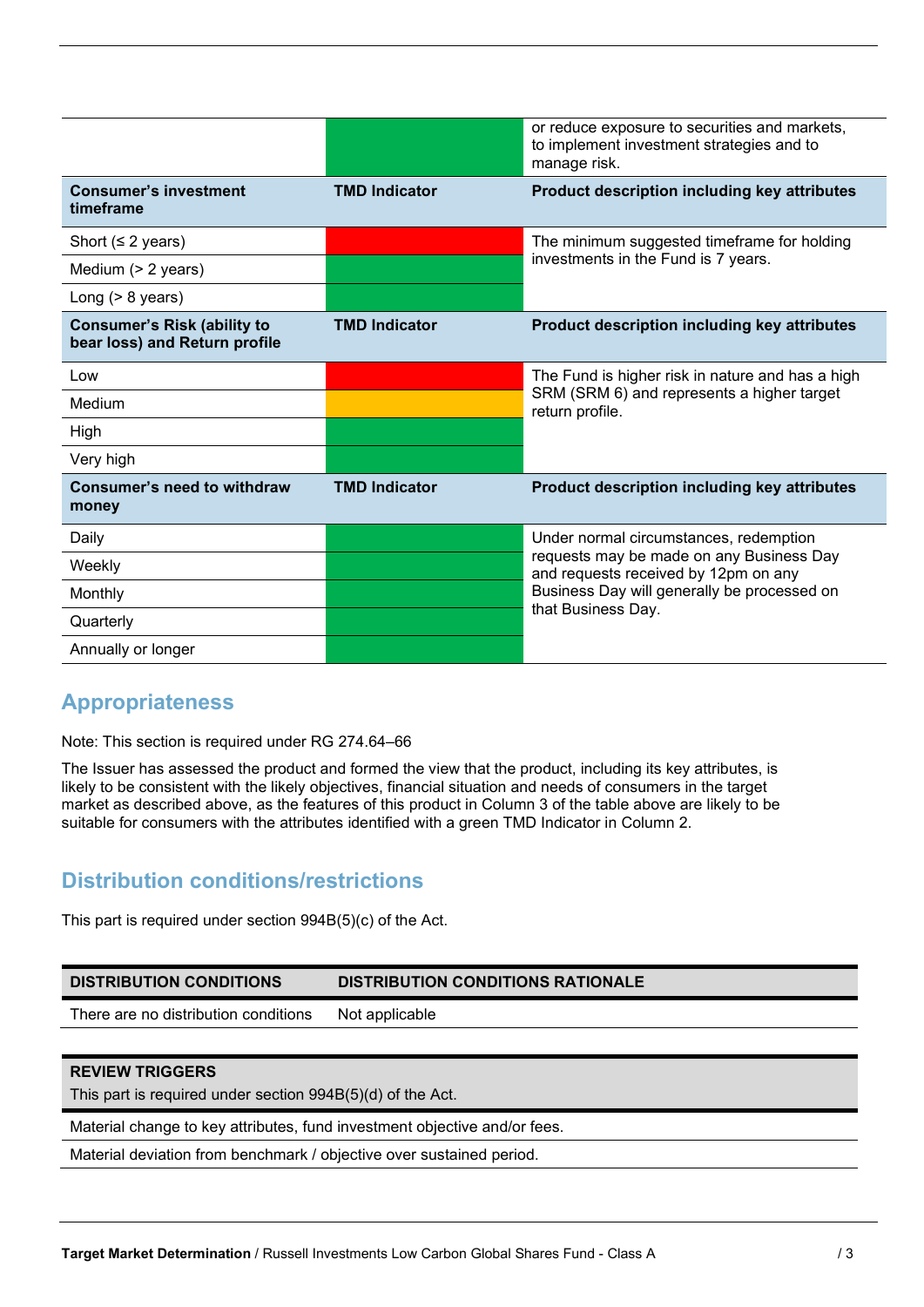Key attributes have not performed as disclosed by a material degree and for a material period.

Determination by the issuer of an ASIC reportable Significant Dealing.

Material or unexpectedly high number of complaints (as defined in section 994A(1) of the Act) about the product or distribution of the product.

The use of Product Intervention Powers, regulator orders or directions that affects the product.

### **MANDATORY REVIEW PERIODS**

This part is required under section 994B(5)(e) and (f) of the Act.

| <b>Review period</b> | <b>Maximum period for review</b> |
|----------------------|----------------------------------|
| Initial review       | 1 year and 3 months              |
| Subsequent review    | 3 years and 3 months             |

### **DISTRIBUTOR REPORTING REQUIREMENTS**

This part is required under section 994B(5)(g) and (h) of the Act.

| <b>Reporting requirement</b>                                                                                                                                                                                | <b>Reporting period</b>                                                                                                           | Which distributors this<br>requirement applies to |
|-------------------------------------------------------------------------------------------------------------------------------------------------------------------------------------------------------------|-----------------------------------------------------------------------------------------------------------------------------------|---------------------------------------------------|
| Complaints (as defined in section 994A(1) of<br>the Act) relating to the product. The<br>distributor should provide all the content of<br>the complaint, having regard to privacy.                          | Within 10 business days<br>following end of calendar<br>quarter.                                                                  | All distributors                                  |
| Significant dealing outside of target market,<br>under s994F(6) of the Act.<br>See Definitions for further detail.                                                                                          | As soon as practicable but no<br>later than 10 business days<br>after distributor becomes<br>aware of the significant<br>dealing. | All distributors                                  |
| To the extent a distributor is aware, dealings<br>outside the target market, including reason<br>why acquisition is outside of target market,<br>and whether acquisition occurred under<br>personal advice. | Within 10 business days<br>following end of calendar<br>quarter.                                                                  | All distributors                                  |

If practicable, distributors should adopt the FSC data standards for reports to the issuer. Distributors must report to Russell Investment Management Ltd using the method specified at https://russellinvestments.com/au/ddoreporting/. This link also provides contact details relating to this TMD for Russell Investment Management Ltd.

### **Important Information**

This Target Market Determination (**TMD**) is made by Russell Investment Management Ltd ABN 53 068 338 974, AFS Licence 247185 (**RIM**). RIM is the responsible entity and issuer of units in the Fund.

The material provided here is for general information only and does not take account of any investor's personal financial situation or needs. The information in this material is thus not a recommendation, offer or solicitation to buy or sell any securities or to adopt any investment strategy. The opinions expressed may change as subsequent conditions vary. To the extent permitted by law, neither of RIM nor any of its respective related bodies corporate, associates, and employees, shall have any liability whatsoever (in negligence or otherwise) for any loss however arising from any use of the material or otherwise in connection with this TMD.

Any views expressed are the views of RIM and do not constitute investment advice. To the extent this material constitutes general financial product advice, investors should, before acting on the advice, consider the appropriateness of the advice, having regard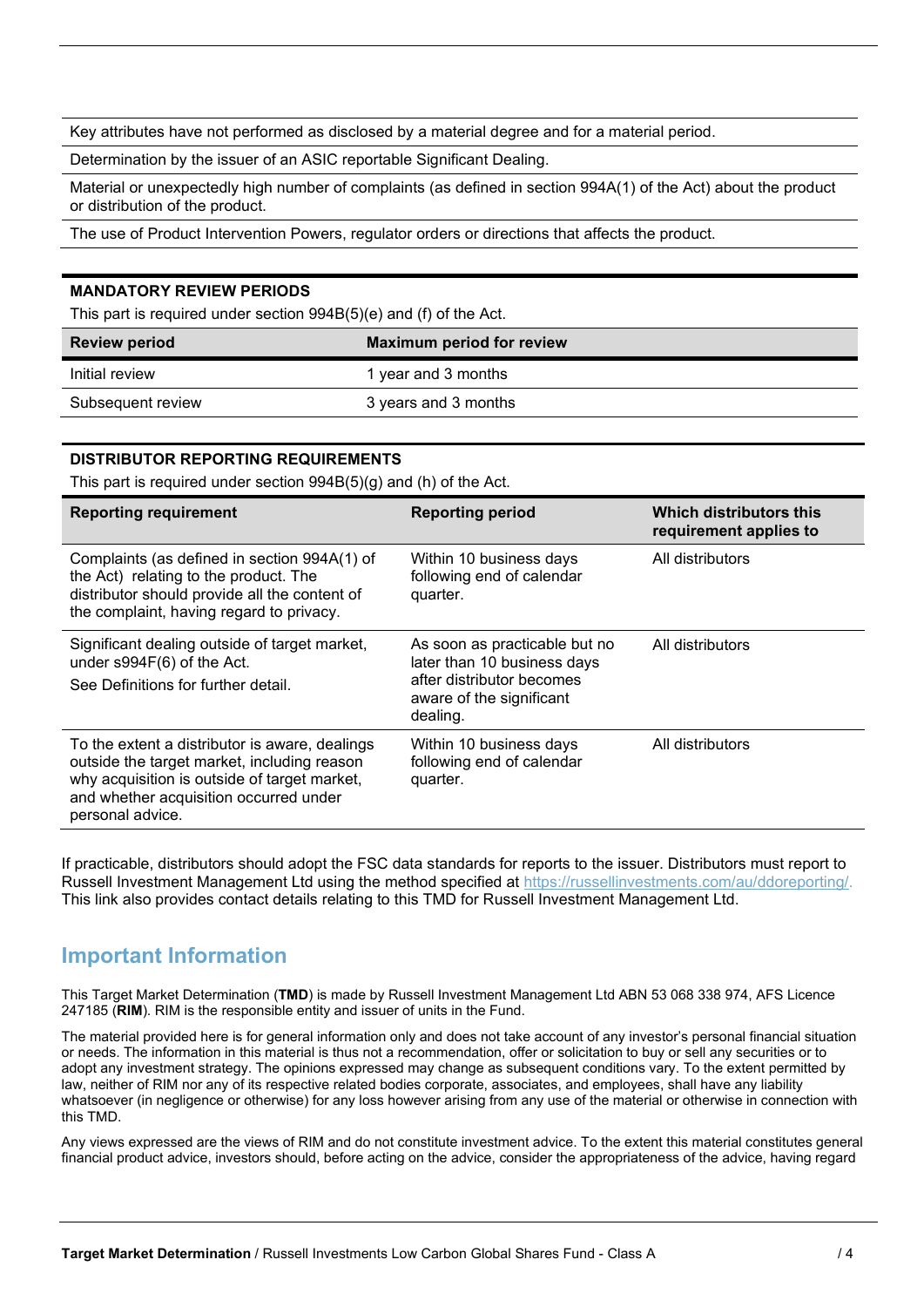to the investor's objectives, financial situation and needs. Before making any investment decision, an investor should obtain financial advice that takes into consideration their personal circumstances.

RIM, its officers, employees and agents are of the view that the information in this material and the sources being relied on (which may include third party sources) are correct (as at the date of publication). While care has been taken in preparing this material, no warranty of accuracy or reliability is given and no responsibility for the information is accepted by RIM. To the extent permitted by law, no liability is accepted for any loss or damage as a result of reliance on this information.

Neither RIM nor any of its related bodies corporate guarantee the performance of the Fund, any particular rate of return or return of capital. An investment in the Fund is not a deposit with, nor another liability of RIM nor any of its related bodies corporate, associates or employees. An investment in the Fund is subject to investment risks, including possible delays in repayment and loss of income and capital invested. Past performance is not a reliable indicator of future performance. Fluctuations in currency may affect the value of investments.

This material is not to be distributed or used by a person or entity in any jurisdiction or country where distribution or use would be contrary to local law or regulation.

This work is copyright 2021. Apart from any use permitted under the Copyright Act 1968, no part may be reproduced by any process, nor may any other exclusive right be exercised, without the permission of RIM.

# **Definitions**

| <b>TERM</b>                            | <b>DEFINITION</b>                                                                                                                                                                                                                                                                                                                              |  |
|----------------------------------------|------------------------------------------------------------------------------------------------------------------------------------------------------------------------------------------------------------------------------------------------------------------------------------------------------------------------------------------------|--|
| <b>Consumer's investment objective</b> |                                                                                                                                                                                                                                                                                                                                                |  |
| Capital Growth                         | The consumer seeks to invest in a product designed to generate capital return.<br>The consumer prefers exposure to growth assets (such as shares or property)<br>or otherwise seeks an investment return above the current inflation rate.                                                                                                     |  |
| <b>Capital Preservation</b>            | The consumer seeks to invest in a product to reduce volatility and minimise<br>loss in a market down-turn. The consumer prefers exposure to defensive<br>assets (such as cash or fixed income securities) that are generally lower in risk<br>and less volatile than growth investments.                                                       |  |
| <b>Capital Guaranteed</b>              | The consumer seeks a guarantee or protection against capital loss whilst still<br>seeking the potential for capital growth (typically gained through a derivative<br>arrangement). The consumer would likely understand the complexities,<br>conditions and risks that are associated with such products.                                      |  |
| Income Distribution                    | The consumer seeks to invest in a product designed to generate regular<br>and/or tax-effective income. The consumer prefers exposure to income-<br>generating assets (typically, high dividend-yielding equities, fixed income<br>securities and money market instruments).                                                                    |  |
| <b>Consumer's intended product use</b> |                                                                                                                                                                                                                                                                                                                                                |  |
| Solution/Standalone<br>$(75-100%)$     | The consumer intends to hold the investment as either a part or the majority<br>(up to 100%) of their total investable assets (see definition below). The<br>consumer typically prefers exposure to a product with at least High portfolio<br>diversification (see definitions below).                                                         |  |
| Core Component<br>$(25-75%)$           | The consumer intends to hold the investment as a major component, up to<br>75%, of their total investable assets (see definition below). The consumer<br>typically prefers exposure to a product with at least Medium portfolio<br>diversification (see definitions below).                                                                    |  |
| Satellite (<25%)                       | The consumer intends to hold the investment as a smaller part of their total<br>portfolio, as an indication it would be suitable for up to 25% of the total<br>investable assets (see definition below). The consumer is likely to be<br>comfortable with exposure to a product with Low portfolio diversification (see<br>definitions below). |  |
| <b>Investable Assets</b>               | Those assets that the investor has available for investment, excluding the<br>residential home.                                                                                                                                                                                                                                                |  |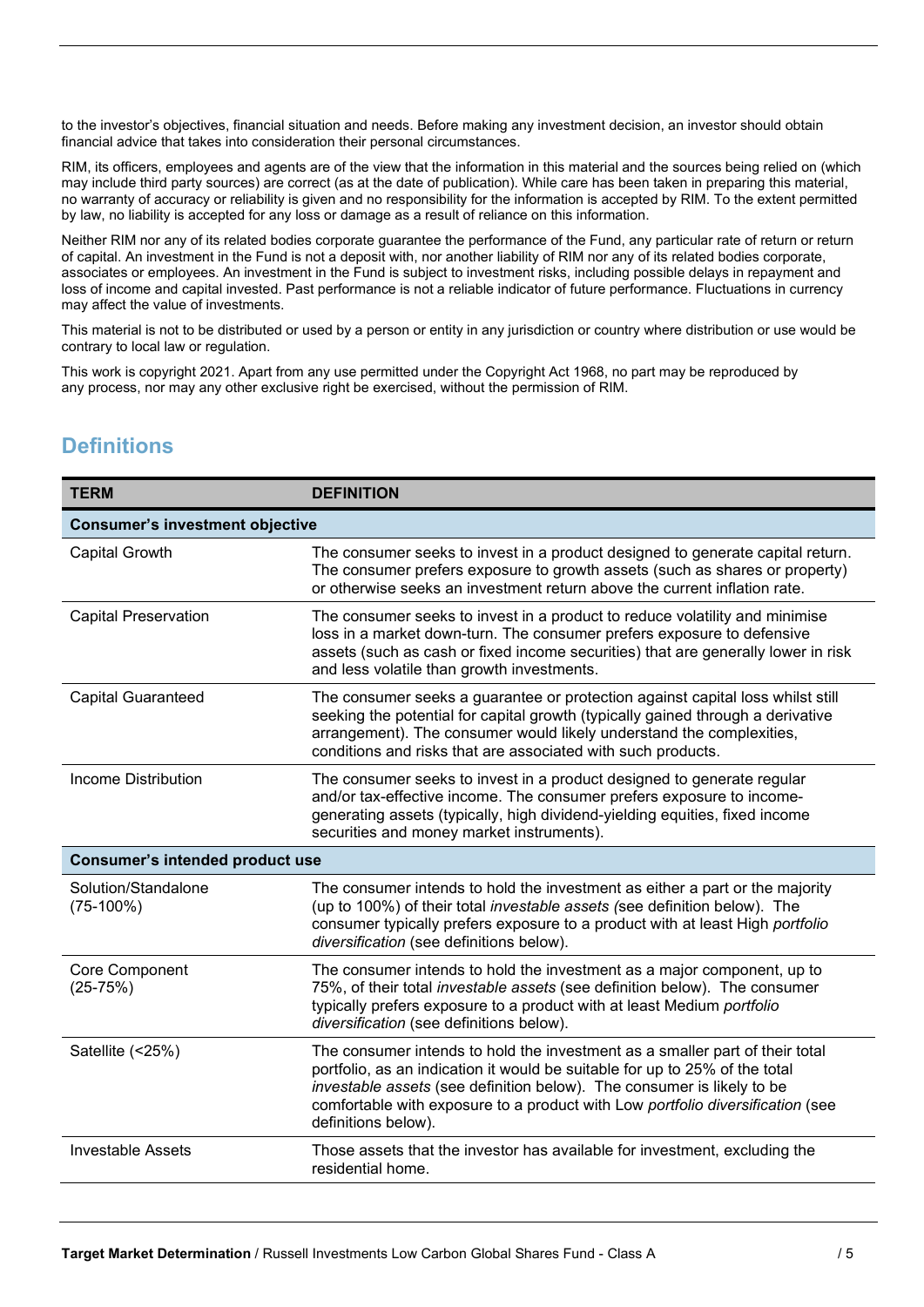| use)                                            | Portfolio diversification (for completing the key product attribute section of consumer's intended product                                                                              |  |
|-------------------------------------------------|-----------------------------------------------------------------------------------------------------------------------------------------------------------------------------------------|--|
| Low                                             | Single asset class, single country, low or moderate holdings of securities - e.g.<br>high conviction Aussie Equities.                                                                   |  |
| Medium                                          | 1-2 Asset Classes, Single Country, Broad exposure within asset class, e.g.<br>Aussie Equities All Ords.                                                                                 |  |
| High                                            | Highly diversified across either asset classes, countries or investment<br>managers, e.g. Australian multi-manager balanced fund or global multi-asset<br>product (or Global Equities). |  |
| <b>Consumer's intended investment timeframe</b> |                                                                                                                                                                                         |  |
| Short ( $\leq$ 2 years)                         | The consumer has a short investment timeframe and may wish to redeem<br>within two years.                                                                                               |  |
| Medium $(> 2$ years)                            | The consumer has a medium investment timeframe and is unlikely to redeem<br>within two years.                                                                                           |  |
| Long $(> 8$ years)                              | The consumer has a long investment timeframe and is unlikely to redeem<br>within eight years.                                                                                           |  |
|                                                 |                                                                                                                                                                                         |  |

#### **Consumer's Risk (ability to bear loss) and Return profile**

Issuers should undertake a comprehensive risk assessment for each product. The FSC recommends adoption of the Standard Risk Measure (**SRM**) to calculate the likely number of negative annual returns over a 20 year period, using the guidance and methodology outlined in the *Standard Risk Measure Guidance Paper For Trustees*. SRM is not a complete assessment of risk and potential loss. For example, it does not detail important issues such as the potential size of a negative return or that a positive return could still be less than a consumer requires to meet their investment objectives/needs. Issuers may wish to supplement the SRM methodology by also considering other risk factors. For example, some products may use leverage, derivatives or short selling, may have liquidity or withdrawal limitations, or otherwise may have a complex structure or increased investment risks, which should be documented together with the SRM to substantiate the product risk rating.

A consumer's desired product return profile would generally take into account the impact of fees, costs and taxes.

| Low       | The consumer is conservative or low risk in nature, seeks to minimise potential<br>losses (e.g. has the ability to bear up to 1 negative return over a 20 year period<br>(SRM 1 to 2)) and is comfortable with a low target return profile.<br>Consumer typically prefers defensive assets such as cash and fixed income. |
|-----------|---------------------------------------------------------------------------------------------------------------------------------------------------------------------------------------------------------------------------------------------------------------------------------------------------------------------------|
| Medium    | The consumer is moderate or medium risk in nature, seeking to minimise<br>potential losses (e.g. has the ability to bear up to 4 negative returns over a 20<br>year period (SRM 3 to 5)) and comfortable with a moderate target return<br>profile.                                                                        |
|           | Consumer typically prefers a balance of growth assets such as shares,<br>property and alternative assets and defensive assets such as cash and fixed<br>income.                                                                                                                                                           |
| High      | The consumer is higher risk in nature and can accept higher potential losses<br>(e.g. has the ability to bear up to 6 negative returns over a 20 year period<br>(SRM 6)) in order to target a higher target return profile.                                                                                               |
|           | Consumer typically prefers predominantly growth assets such as shares,<br>property and alternative assets with only a smaller or moderate holding in<br>defensive assets such as cash and fixed income.                                                                                                                   |
| Very high | The consumer has a more aggressive or very high risk appetite, seeks to<br>maximise returns and can accept higher potential losses (e.g. has the ability to<br>bear 6 or more negative returns over a 20 year period (SRM 7) and possibly<br>other risk factors, such as leverage).                                       |
|           | Consumer typically prefers growth assets such as shares, property and<br>alternative assets.                                                                                                                                                                                                                              |
|           |                                                                                                                                                                                                                                                                                                                           |